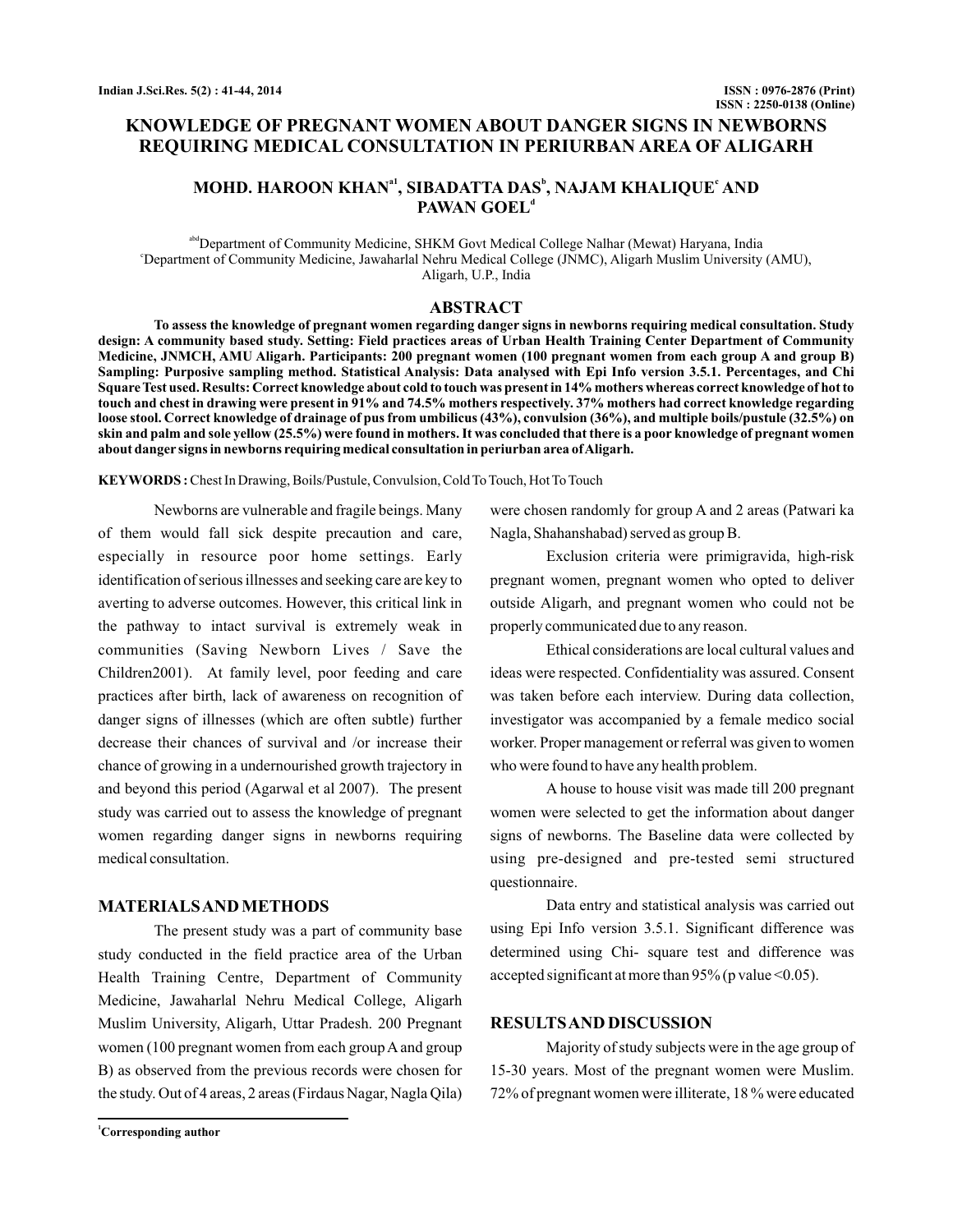| <b>Variables</b>                           | <b>Group B</b>                     | <b>Group A</b>  |  |  |  |  |
|--------------------------------------------|------------------------------------|-----------------|--|--|--|--|
|                                            | $N=100$                            | $N=100$         |  |  |  |  |
| Age group                                  |                                    |                 |  |  |  |  |
| 15-30                                      | 86                                 | 80              |  |  |  |  |
| $31 - 45$                                  | 14                                 | 20              |  |  |  |  |
| $\chi^2$ =1.3, df=1, p-value->0.05         |                                    |                 |  |  |  |  |
| <b>Religion</b>                            |                                    |                 |  |  |  |  |
| Hindu                                      | 02                                 | 17              |  |  |  |  |
| Muslim                                     | 98                                 | 83              |  |  |  |  |
| $\chi^2$ =13.08, df=1, p-value-<0.05       |                                    |                 |  |  |  |  |
| <b>Education of pregnant women</b>         |                                    |                 |  |  |  |  |
| Illiterate                                 | 78                                 | 72              |  |  |  |  |
| Up to high school                          | 16                                 | $\overline{20}$ |  |  |  |  |
| Above high school                          | $\overline{06}$                    | 08              |  |  |  |  |
| $\sqrt{\chi^2}$ =0.97, df=2, p-value->0.05 |                                    |                 |  |  |  |  |
| <b>Education of husband</b>                |                                    |                 |  |  |  |  |
| Illiterate                                 | 59                                 | 49              |  |  |  |  |
| Up to high school                          | $\overline{37}$                    | 41              |  |  |  |  |
| Above high school                          | $\overline{04}$                    | 10              |  |  |  |  |
|                                            | $\chi^2$ =3.70, df=2, p-value>0.05 |                 |  |  |  |  |
| <b>Occupation of pregnant women</b>        |                                    |                 |  |  |  |  |
| Housewife                                  | 100                                | 98              |  |  |  |  |
| Unskilled                                  | 00                                 | 02              |  |  |  |  |
| <b>Occupation of husband</b>               |                                    |                 |  |  |  |  |
| Unemployed                                 | 58                                 | 55              |  |  |  |  |
| Semiskilled                                | $\overline{25}$                    | $\overline{24}$ |  |  |  |  |
| Skilled                                    | $\overline{09}$                    | 12              |  |  |  |  |
| Clerical/shop                              | $\overline{08}$                    | $\overline{09}$ |  |  |  |  |
| $\chi^2$ =0.59, df=3, p-value>0.05         |                                    |                 |  |  |  |  |
| <b>Type of family</b>                      |                                    |                 |  |  |  |  |
| Nuclear                                    | 67                                 | 62              |  |  |  |  |
| Joint                                      | 33                                 | 38              |  |  |  |  |
| $\chi^2$ =0.54, df=1, p-value>0.05         |                                    |                 |  |  |  |  |
| Social class                               |                                    |                 |  |  |  |  |
| Upper                                      | 00                                 | 02              |  |  |  |  |
| Upper middle                               | 14                                 | 16              |  |  |  |  |
| Lower middle                               | 30                                 | 35              |  |  |  |  |
| <b>Upper lower</b>                         | 51                                 | 46              |  |  |  |  |
| Lower                                      | 05                                 | 01              |  |  |  |  |
| $\chi^2$ =5.79, df=4, p-value>0.05         |                                    |                 |  |  |  |  |

**Table1: Demographic Profile of Pregnant Women**

up to high school and only 7% were educated above high school.

Most of pregnant women belonged to upper lower class according to Modified Kuppuswami Scale (Meher et al., 2005) of socio-economic status (table 1).

Correct knowledge about cold to touch was present in 14% mothers whereas correct knowledge of hot to touch and chest in drawing were present in 91% and 74.5% mothers respectively. 37% mothers had correct knowledge regarding loose stool. Correct knowledge of drainage of pus from umbilicus (43%), convulsion (36%), and multiple boils/pustule (32.5%) on skin and palm and sole yellow (25.5%) were found in mothers of both the groups (table 2).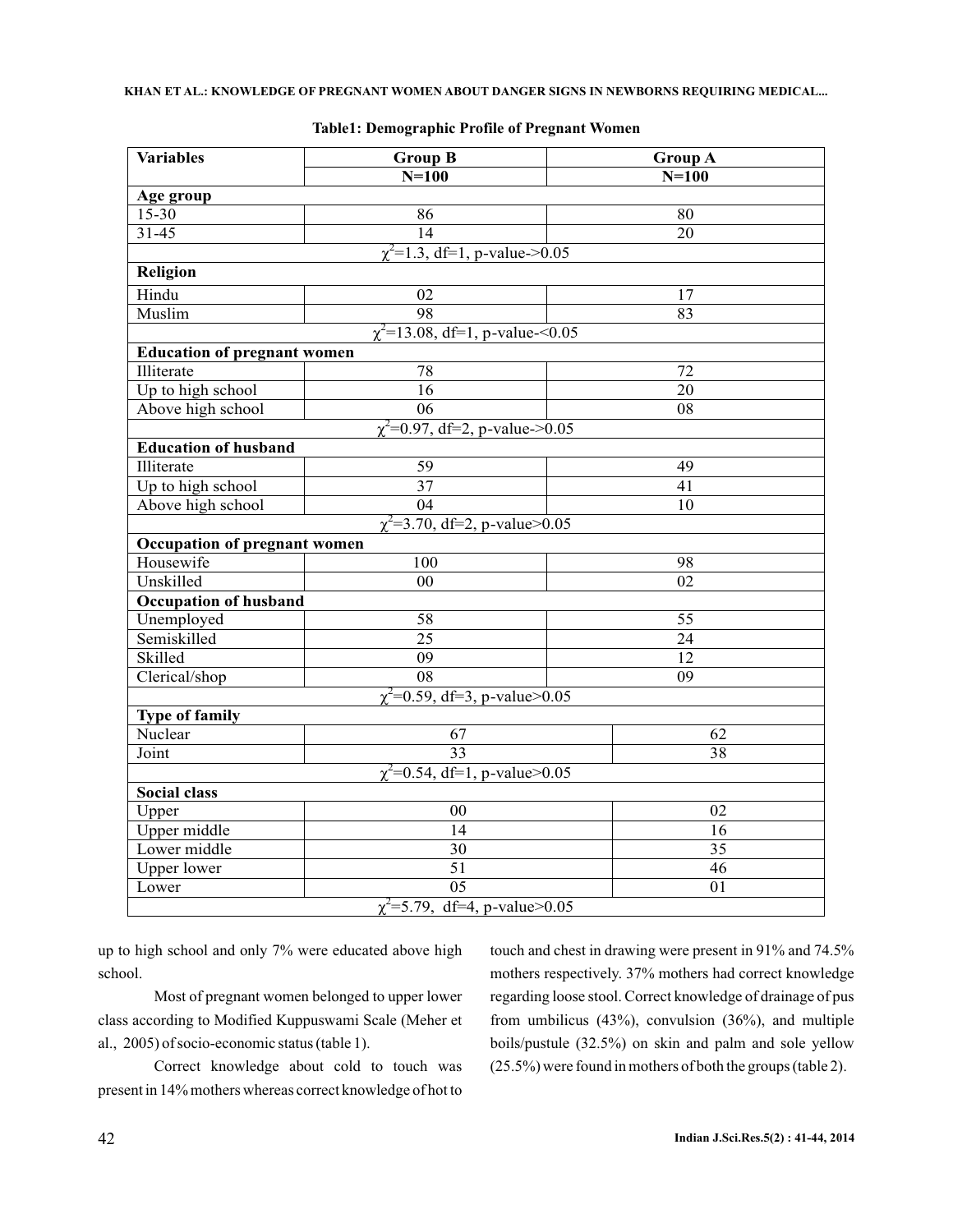| <b>Variables</b>     |                | <b>Group B</b> | <b>Group A</b> | $\chi^2$ , p-value |
|----------------------|----------------|----------------|----------------|--------------------|
|                      |                | $N=100$        | $N=100$        |                    |
| Cold to touch        | Yes            | 13             | 15             | 0.20, >0.05        |
|                      | No.            | 87             | 85             |                    |
| Hot to touch         | Yes            | 90             | 92             | 0.24, > 0.05       |
|                      | No.            | 10             | 08             |                    |
| Chest in drawing     | Yes            | 72             | 77             | 0.65, > 0.05       |
|                      | N <sub>o</sub> | 28             | 23             |                    |
| Loose stool          | Yes            | 32             | 42             | 2.14, >0.05        |
|                      | No.            | 68             | 58             |                    |
| Palm and sole        | Yes            | 21             | 30             | 2.13, >0.05        |
| yellow               | No.            | 79             | 70             |                    |
| Convulsion           | Yes            | 34             | 38             | 0.3, >0.05         |
|                      | No.            | 66             | 62             |                    |
| Draining pus from    | Yes            | 40             | 46             | 0.73, >0.05        |
| umbilicus            | No.            | 60             | 54             |                    |
| 10 and more skin     | Yes            | 21             | 34             | 0.21, >0.05        |
| pustules or big boil | N <sub>o</sub> | 79             | 66             |                    |

**Table 2: Correct Knowledge of Danger Signs in Newborns Requiring Medical Consultation**

### **DISCUSSION**

Kumar et al., 2000, reported that risks of newborn like low birth weight, fever, cough /rapid breathing and hypothermia were known to 20.2%, 31.6%, 17.7% and 1.3% of the TBAs respectively. In the present study, knowledge of danger signs was also low. Other researcher suggested that mothers responded to a number of important signs of illness, including changes in the young infant's sleeping or feeding behaviour, and they were usually prompt in seeking care outside the home. They were not able, however, to discriminate among the many sources of health care available in this setting, and gave preference to local unqualified private practitioner (Dezoysa et al., 1998). Bang et al., 2001, showed that less than 5% of newborns suffering from a major illness were taken to a provider outside the home for medical care. Bhandari et al., 1996, in urban slums of Delhi reported that families consulted a primary care provider close to their home for a sick newborn but often did not accept referrals. In their study for infants aged 0-2 months, even when free hospital care and transportation were made available, of the infants advised admission, caretakers complied only in a quarter of the cases.

### **CONCLUSION**

It was concluded that pregnant women had poor knowledge regarding cold to touch, loose stool, and palm and sole yellow. Whereas correct knowledge of hot to touch, chest in drawing, drainage of pus from umbilicus, convulsion, and multiple boils/pustule on skin were present in mothers. Although complications are recognized, most women-centered complications are not regarded as danger signs by the mothers and their social milieu; as a result there is delay in seeking referral. There is an urgent need to educate adolescent girls, mothers and train health care providers including ANM, ASHA and CMC workers etc. about regarding danger signs in newborns requiring medical consultation.

### **ACKNOWLEDGMENT**

I would like to express my profound gratitude to all the participants for their co-operation and for their immense faith they reposed in me.

## **REFERENCES**

Agarwal S., Srivastava K., Sethi V. Maternal and newborn care practices among the urban poor in Indore, India: gaps, reasons and possible program options. Urban health resource centre (New Delhi), 2007.